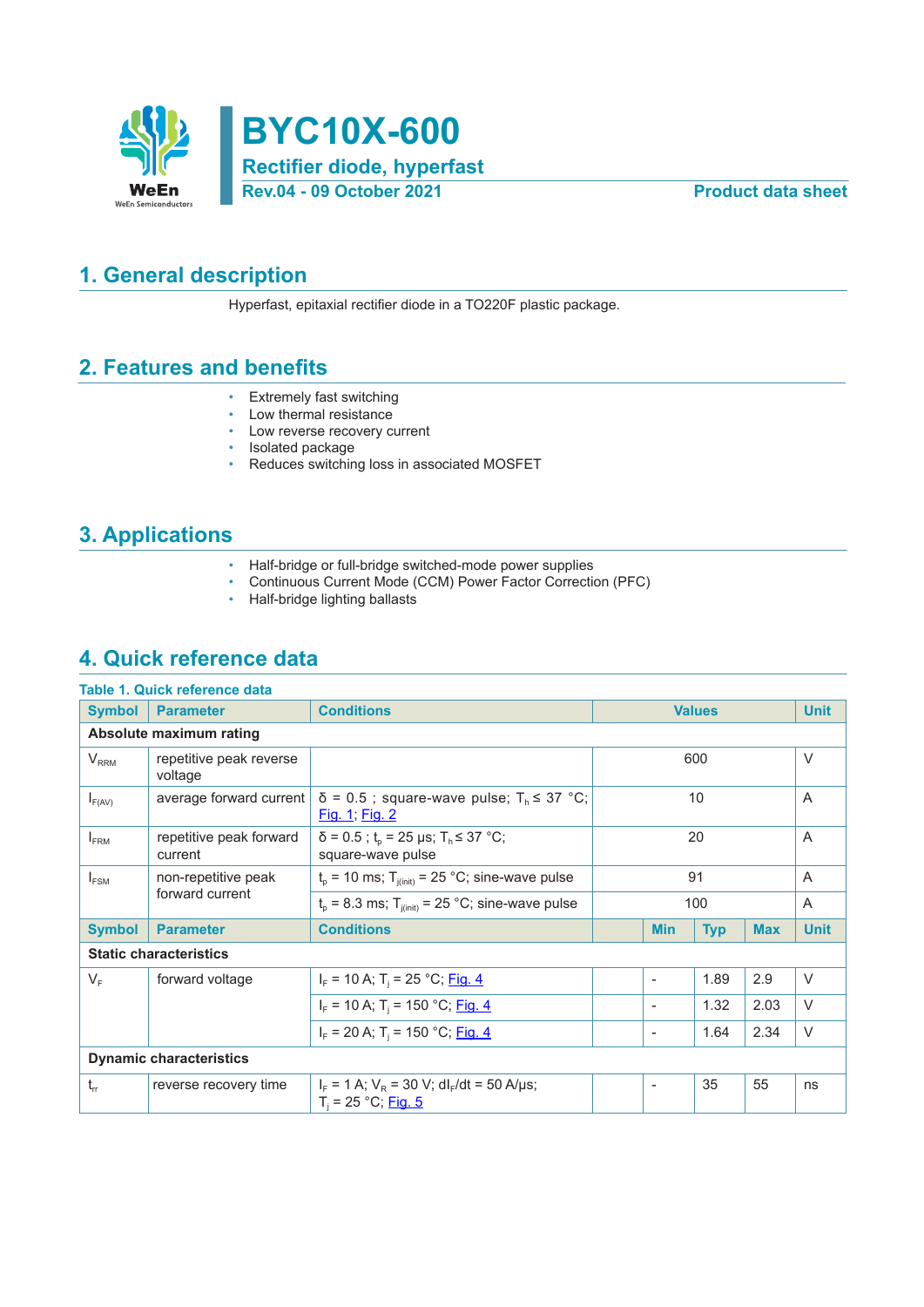# **5. Pinning information**

|            | <b>Table 2. Pinning information</b> |                         |                           |                               |
|------------|-------------------------------------|-------------------------|---------------------------|-------------------------------|
| <b>Pin</b> | <b>Symbol</b>                       | <b>Description</b>      | <b>Simplified outline</b> | <b>Graphic symbol</b>         |
|            | K                                   | cathode                 | mb                        |                               |
| 2          | A                                   | anode                   |                           | $K \leftarrow A \leftarrow A$ |
| mb         | n.c.                                | mounting base; isolated | SOD113 (2-lead TO-220F)   | 001aaa020                     |

# **6. Ordering information**

| <b>Table 3. Ordering information</b> |               |                                           |        |                                  |                    |                             |
|--------------------------------------|---------------|-------------------------------------------|--------|----------------------------------|--------------------|-----------------------------|
| <b>Type number</b>                   | <b>Name</b>   | Package   Orderable part number   Packing | method | <b>Small packing</b><br>quantity | Package<br>version | <b>Package</b><br>ssue date |
| BYC10X-600                           | <b>TO220F</b> | BYC10X-600.127                            | Tube   | 50                               | SOD113             | 28-Aug-2015                 |

## **7. Marking**

| <b>Table 4. Marking codes</b> |                                          |                                          |  |  |
|-------------------------------|------------------------------------------|------------------------------------------|--|--|
| <b>Type number</b>            | <b>Marking codes</b>                     |                                          |  |  |
|                               | <b>Assembly factory: d</b>               | <b>Assembly factory: A</b>               |  |  |
| BYC10X-600                    | BYC <sub>10</sub> X<br>600<br>PJdxxxx xx | BYC <sub>10</sub> X<br>600<br>PJAXXXX XX |  |  |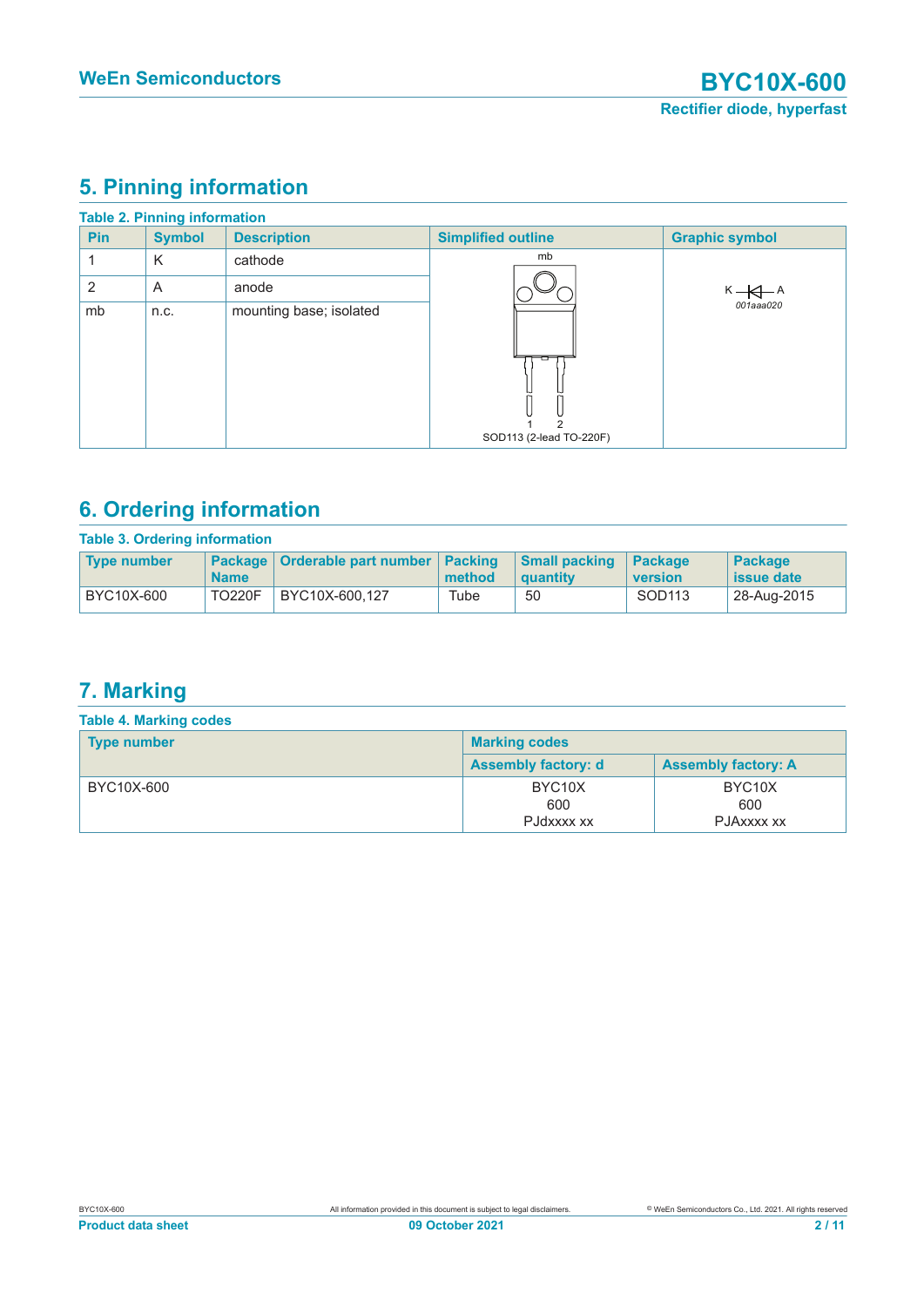# **8. Limiting values**

#### **Table 5. Limiting values**

*In accordance with the Absolute Maximum Rating System (IEC 60134).*

| <b>Symbol</b>    | <b>Parameter</b>                   | <b>Conditions</b>                                                                     | <b>Values</b> | <b>Unit</b>  |
|------------------|------------------------------------|---------------------------------------------------------------------------------------|---------------|--------------|
| $V_{RRM}$        | repetitive peak reverse<br>voltage |                                                                                       | 600           | $\vee$       |
| $V_{RWM}$        | crest working reverse<br>voltage   |                                                                                       | 600           | $\vee$       |
| $V_R$            | reverse voltage                    | $\delta$ = 1.0; square-wave pulse; $T_h \le 100$ °C;                                  | 500           | $\vee$       |
| $I_{F(AV)}$      | average forward current            | $\delta$ = 0.5; square-wave pulse; $T_h \leq 37$ °C;<br>Fig. 1; Fig. 2                | 10            | A            |
| <b>FRM</b>       | repetitive peak forward<br>current | $\delta$ = 0.5 ; t <sub>p</sub> = 25 µs; T <sub>h</sub> ≤ 37 °C;<br>square-wave pulse | 20            | A            |
| $I_{FSM}$        | non-repetitive peak                | $t_p$ = 10 ms; $T_{j(int)}$ = 25 °C; sine-wave pulse                                  | 91            | A            |
|                  | forward current                    | $t_p$ = 8.3 ms; T <sub>i(init)</sub> = 25 °C; sine-wave pulse                         | 100           | A            |
| $T_{\text{stg}}$ | storage temperature                |                                                                                       | $-40$ to 150  | $^{\circ}$ C |
| $T_i$            | junction temperature               |                                                                                       | 150           | $^{\circ}$ C |

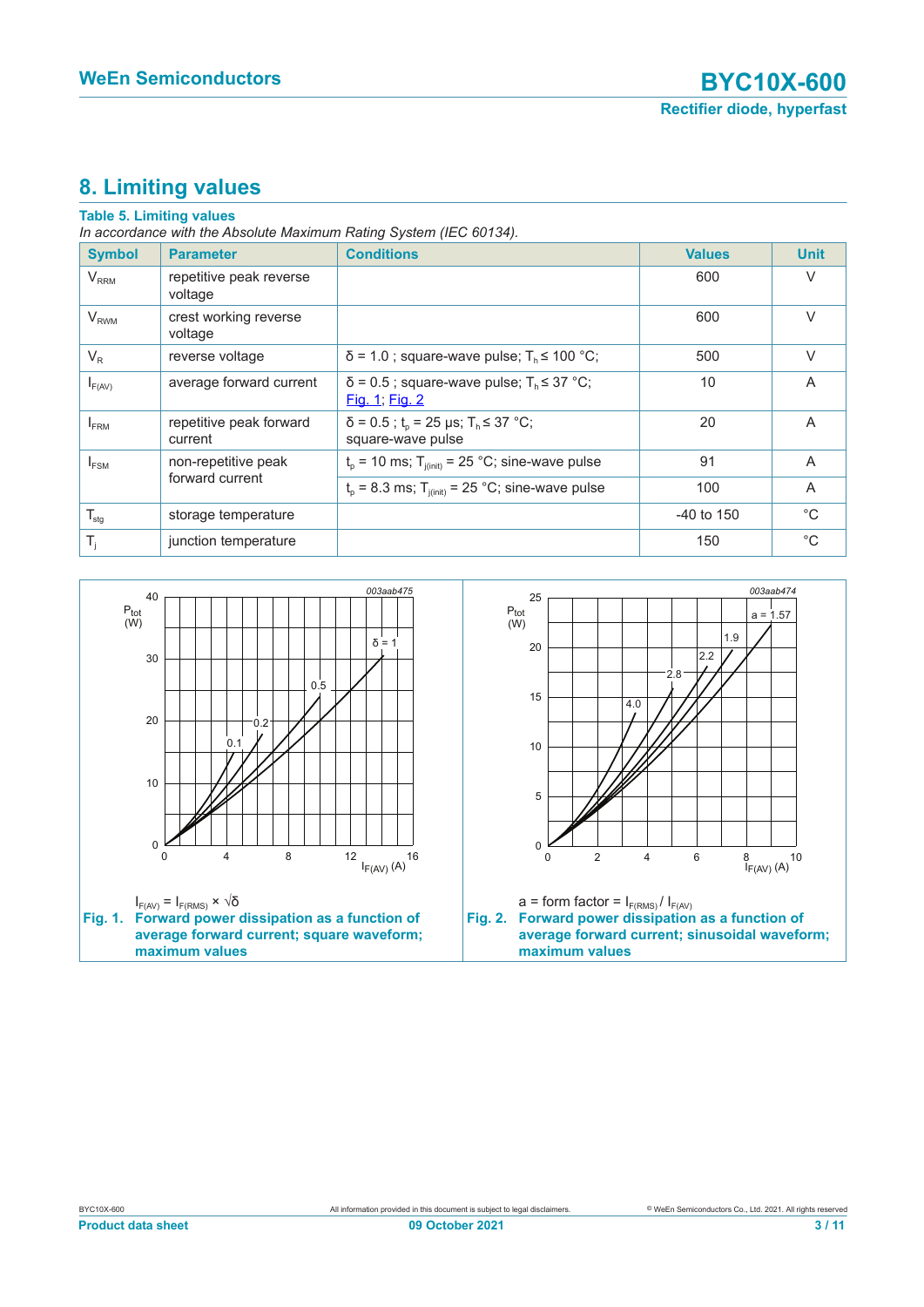# **9. Thermal characteristics**

|                                                                     | <b>Table 6. Thermal characteristics</b>                    |                   |                          |            |                          |             |
|---------------------------------------------------------------------|------------------------------------------------------------|-------------------|--------------------------|------------|--------------------------|-------------|
| <b>Symbol</b>                                                       | <b>Parameter</b>                                           | <b>Conditions</b> | <b>Min</b>               | <b>Typ</b> | <b>Max</b>               | <b>Unit</b> |
| thermal resistance<br>$R_{th(j-h)}$<br>from junction to<br>heatsink | with heatsink compound; Fig 3                              |                   |                          | 4.8        | K/W                      |             |
|                                                                     | without heatsink compound                                  |                   |                          | 5.9        | K/W                      |             |
| $R_{th(i-a)}$                                                       | thermal resistance<br>from junction to<br>ambient free air | in free air       | $\overline{\phantom{a}}$ | 60         | $\overline{\phantom{a}}$ | K/W         |



### **10. Isolation characteristics**

|                        | <b>Table 7. Isolation characteristics</b> |                                                                                                                  |     |            |                          |             |
|------------------------|-------------------------------------------|------------------------------------------------------------------------------------------------------------------|-----|------------|--------------------------|-------------|
| <b>Symbol</b>          | <b>Parameter</b>                          | <b>Conditions</b>                                                                                                | Min | <b>Typ</b> | <b>Max</b>               | <b>Unit</b> |
| $V_{\text{isol(RMS)}}$ | RMS isolation voltage                     | 50 Hz ≤ f ≤ 60 Hz; RH ≤ 65 %; from all<br>pins to external heatsink; sinusoidal<br>waveform; clean and dust free |     |            | 2500                     | -V          |
| $C_{\text{isol}}$      | isolation capacitance                     | from cathode to external heatsink;<br>$f = 1$ MHz                                                                |     | 10         | $\overline{\phantom{a}}$ | <b>PF</b>   |

#### BYC10X-600 **Product data sheet**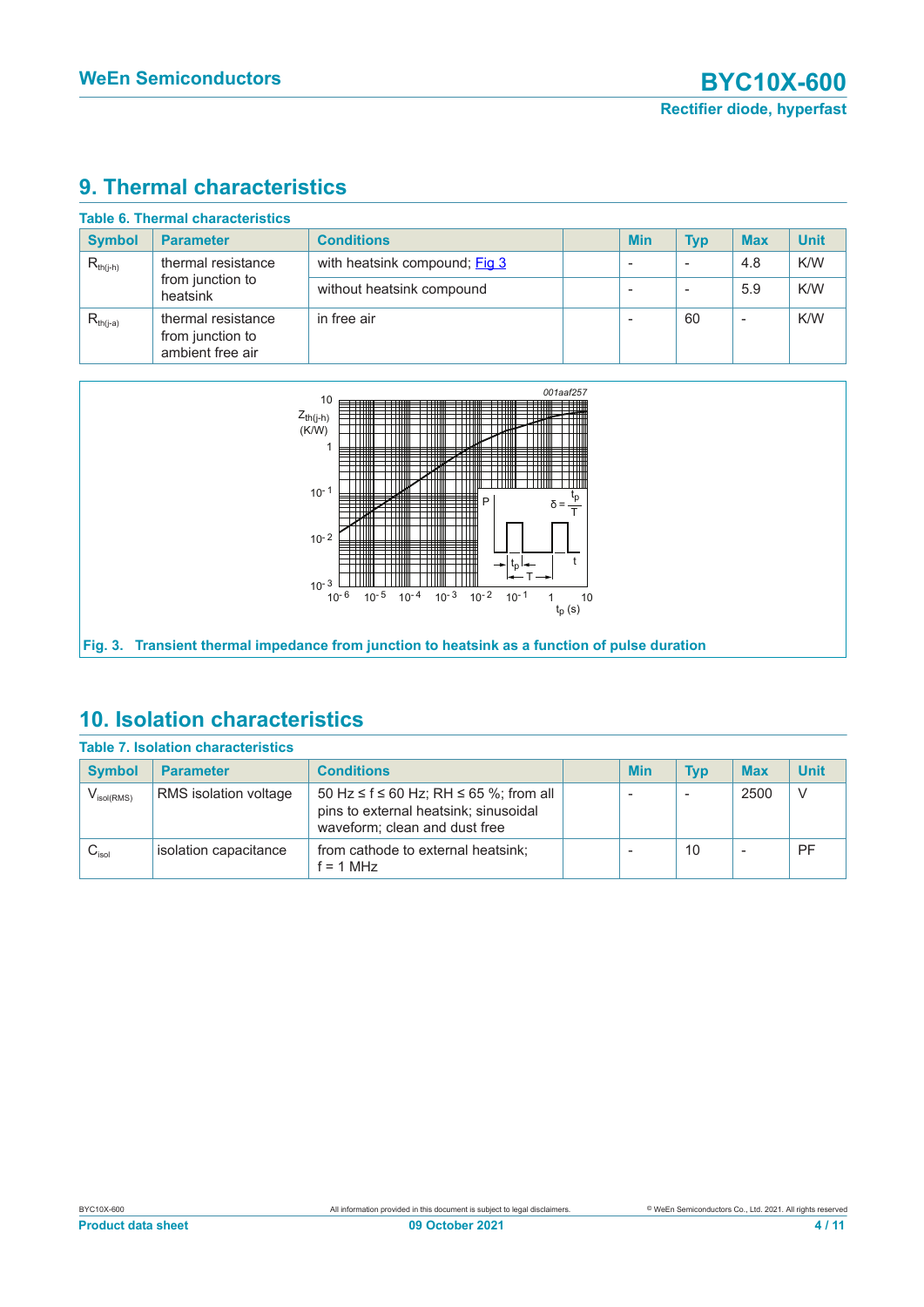# **11. Characteristics**

|               | Table 8. Characteristics         |                                                                                        |                          |            |                          |                |
|---------------|----------------------------------|----------------------------------------------------------------------------------------|--------------------------|------------|--------------------------|----------------|
| <b>Symbol</b> | <b>Parameter</b>                 | <b>Conditions</b>                                                                      | <b>Min</b>               | <b>Typ</b> | <b>Max</b>               | <b>Unit</b>    |
|               | <b>Static characteristics</b>    |                                                                                        |                          |            |                          |                |
| $V_F$         | forward voltage                  | $I_F$ = 10 A; T <sub>i</sub> = 25 °C; Fig. 4                                           | $\overline{\phantom{a}}$ | 1.89       | 2.9                      | $\vee$         |
|               |                                  | $I_F$ = 10 A; T <sub>i</sub> = 150 °C; Fig. 4                                          | $\overline{\phantom{a}}$ | 1.32       | 2.03                     | $\vee$         |
|               |                                  | $I_F$ = 20 A; T <sub>i</sub> = 150 °C; Fig. 4                                          | $\overline{\phantom{a}}$ | 1.64       | 2.34                     | $\vee$         |
| $I_R$         | reverse current                  | $V_R$ = 600 V; T <sub>i</sub> = 25 °C                                                  | $\overline{\phantom{a}}$ | 9          | 200                      | μA             |
|               |                                  | $V_R$ = 500 V; T <sub>i</sub> = 100 °C                                                 | $\overline{\phantom{a}}$ | 1.1        | 3                        | mA             |
|               | <b>Dynamic characteristics</b>   |                                                                                        |                          |            |                          |                |
| $t_{rr}$      | reverse recovery time            | $I_F = 1$ A; $V_R = 30$ V; dl <sub>F</sub> /dt = 50 A/µs;<br>$T_i = 25 °C;$ Fig. 5     | $\overline{\phantom{a}}$ | 35         | 55                       | ns             |
|               |                                  | $I_F$ = 10 A; $V_R$ = 400 V; dl <sub>F</sub> /dt = 500 A/µs;<br>$T_i = 25 °C;$ Fig. 5  |                          | 19         | $\overline{\phantom{a}}$ | ns             |
|               |                                  | $I_F$ = 10 A; $V_R$ = 400 V; dl <sub>F</sub> /dt = 500 A/µs;<br>$T_i = 100 °C;$ Fig. 5 | $\overline{\phantom{a}}$ | 32         | 40                       | ns             |
| $I_{\rm RM}$  | peak reverse recovery<br>current | $I_F$ = 10 A; $V_R$ = 400 V; dl <sub>F</sub> /dt = 500 A/µs;<br>$T_i = 100 °C;$ Fig. 5 | $\overline{\phantom{a}}$ | 9.5        | 12                       | $\overline{A}$ |
|               |                                  | $I_F$ = 10 A; $V_R$ = 400 V; dl <sub>F</sub> /dt = 50 A/µs;<br>$T_i = 125 °C;$ Fig. 5  | $\overline{\phantom{a}}$ | 3          | 7.5                      | A              |
| $V_{FR}$      | forward recovery voltage         | $I_F$ = 10 A; dl <sub>F</sub> /dt = 100 A/µs;<br>$T_i = 25 °C;$ Fig. 6                 | $\overline{\phantom{a}}$ | 8          | 11                       | $\vee$         |

<span id="page-4-0"></span>

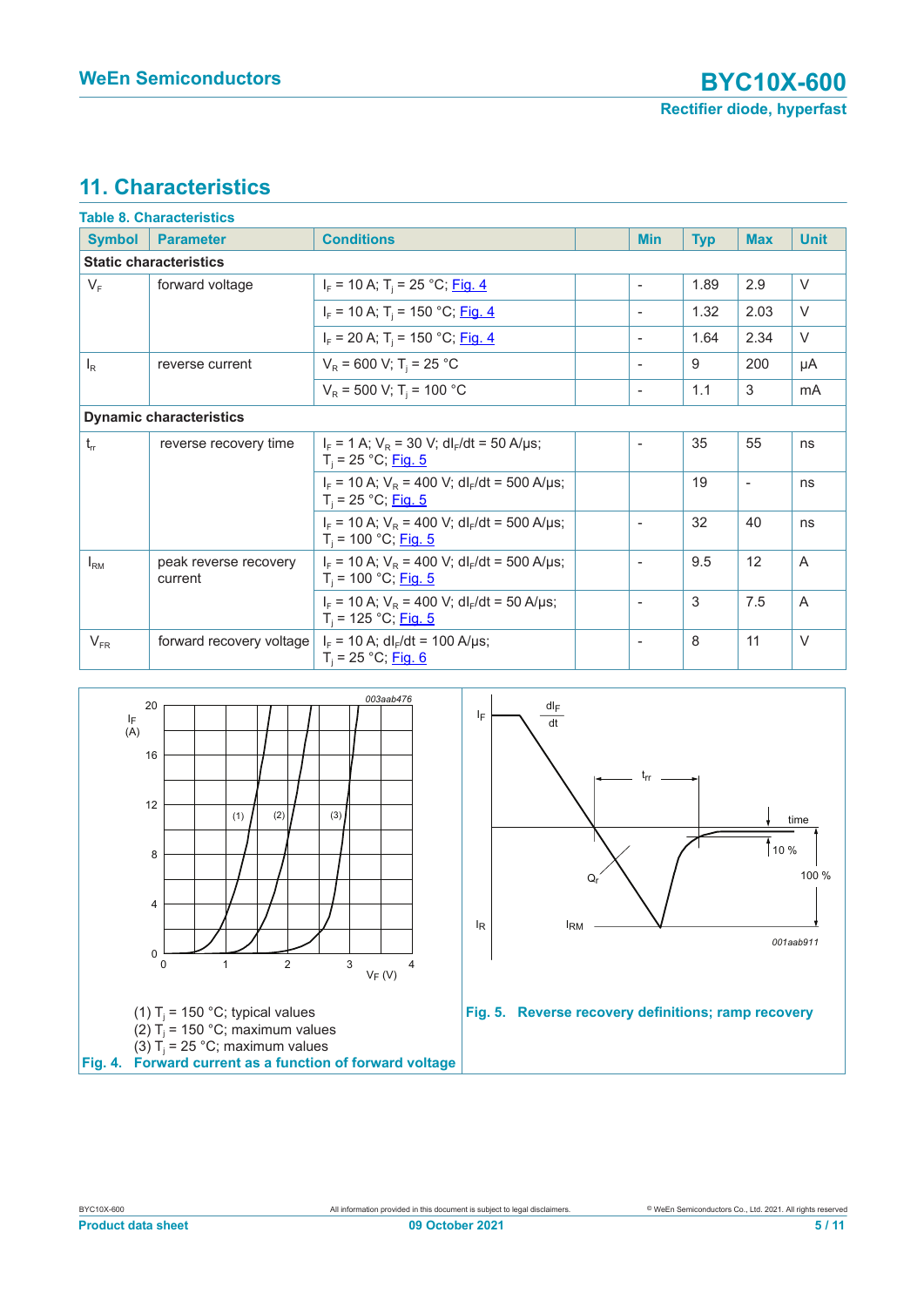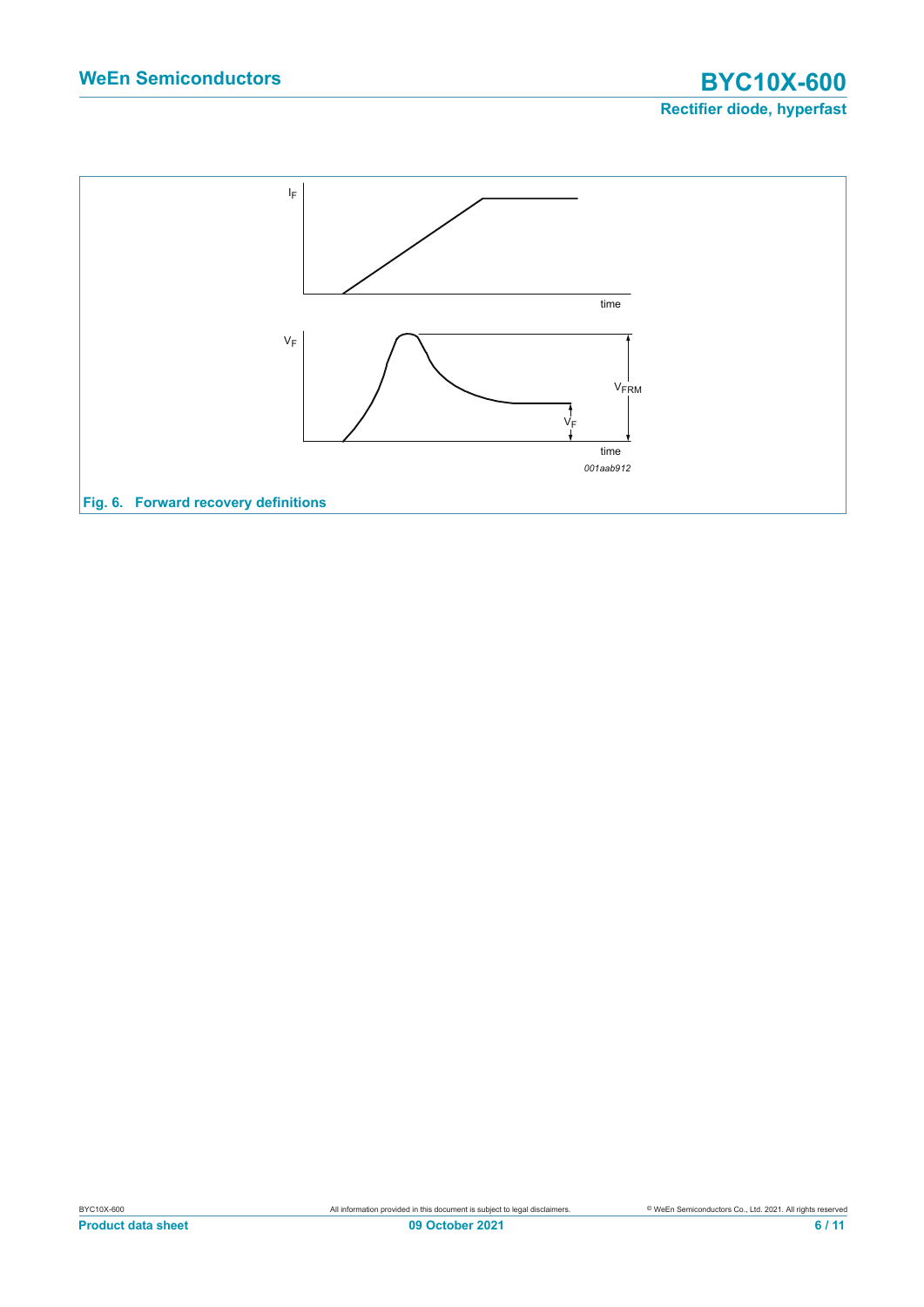# **12. Package outline**

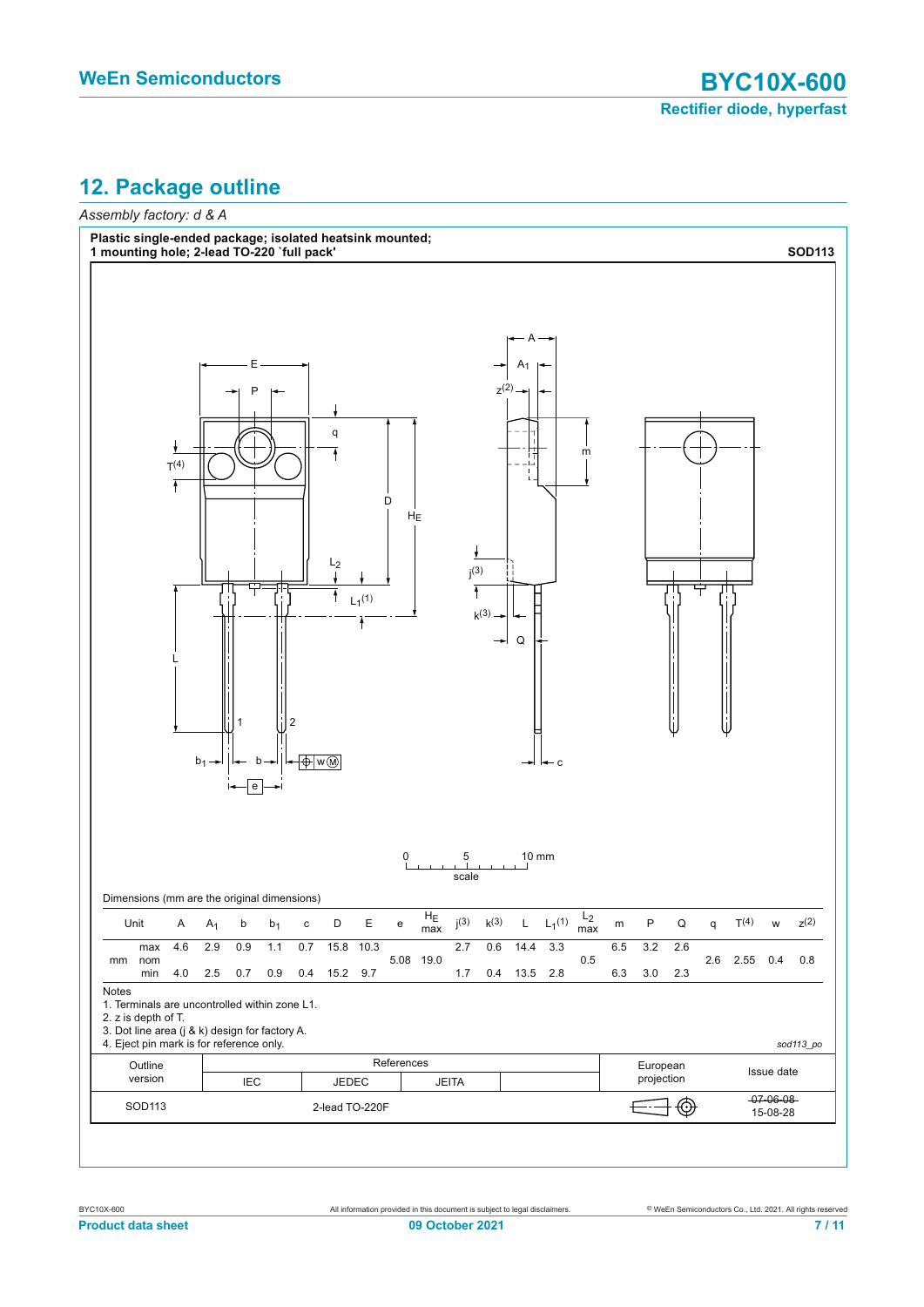# **13. Legal information**

#### **Data sheet status**

| <b>Document</b><br>status [1][2]     | <b>Product</b><br>status [3] | <b>Definition</b>                                                                           |
|--------------------------------------|------------------------------|---------------------------------------------------------------------------------------------|
| Objective<br>[short] data<br>sheet   | Development                  | This document contains data from<br>the objective specification for product<br>development. |
| Preliminary<br>[short] data<br>sheet | Qualification                | This document contains data from the<br>preliminary specification.                          |
| Product<br>[short] data<br>sheet     | Production                   | This document contains the product<br>specification.                                        |

[1] Please consult the most recently issued document before initiating or completing a design.

- [2] The term 'short data sheet' is explained in section "Definitions".
- [3] The product status of device(s) described in this document may have changed since this document was published and may differ in case of multiple devices. The latest product status information is available on the Internet at URL http://www.ween-semi.com.

#### **Definitions**

**Draft** — The document is a draft version only. The content is still under internal review and subject to formal approval, which may result in modifications or additions. WeEn Semiconductors does not give any representations or warranties as to the accuracy or completeness of information included herein and shall have no liability for the consequences of use of such information.

**Short data sheet** — A short data sheet is an extract from a full data sheet with the same product type number(s) and title. A short data sheet is intended for quick reference only and should not be relied upon to contain detailed and full information. For detailed and full information see the relevant full data sheet, which is available on request via the local WeEn Semiconductors sales office. In case of any inconsistency or conflict with the short data sheet, the full data sheet shall prevail.

**Product specification** — The information and data provided in a Product data sheet shall define the specification of the product as agreed between WeEn Semiconductors and its customer, unless WeEn Semiconductors and customer have explicitly agreed otherwise in writing. In no event however, shall an agreement be valid in which the WeEn Semiconductors product is deemed to offer functions and qualities beyond those described in the Product data sheet.

#### **Disclaimers**

**Limited warranty and liability** — Information in this document is believed to be accurate and reliable. However, WeEn Semiconductors does not give any representations or warranties, expressed or implied, as to the accuracy or completeness of such information and shall have no liability for the consequences of use of such information. WeEn Semiconductors takes no responsibility for the content in this document if provided by an information source outside of WeEn Semiconductors.

In no event shall WeEn Semiconductors be liable for any indirect, incidental, punitive, special or consequential damages (including - without limitation lost profits, lost savings, business interruption, costs related to the removal or replacement of any products or rework charges) whether or not such damages are based on tort (including negligence), warranty, breach of contract or any other legal theory.

Notwithstanding any damages that customer might incur for any reason whatsoever, WeEn Semiconductors' aggregate and cumulative liability towards customer for the products described herein shall be limited in accordance with the *Terms and conditions of commercial sale* of WeEn Semiconductors.

**Right to make changes** — WeEn Semiconductors reserves the right to make changes to information published in this document, including without limitation specifications and product descriptions, at any time and without notice. This document supersedes and replaces all information supplied prior to the publication hereof.

**Suitability for use** — WeEn Semiconductors products are not designed, authorized or warranted to be suitable for use in life support, life-critical or safety-critical systems or equipment, nor in applications where failure or malfunction of an WeEn Semiconductors product can reasonably be expected to result in personal injury, death or severe property or environmental damage. WeEn Semiconductors and its suppliers accept no liability for inclusion and/or use of WeEn Semiconductors products in such equipment or applications and therefore such inclusion and/or use is at the customer's own risk.

**Quick reference data** — The Quick reference data is an extract of the product data given in the Limiting values and Characteristics sections of this document, and as such is not complete, exhaustive or legally binding.

**Applications** — Applications that are described herein for any of these products are for illustrative purposes only. WeEn Semiconductors makes no representation or warranty that such applications will be suitable for the specified use without further testing or modification.

Customers are responsible for the design and operation of their applications and products using WeEn Semiconductors products, and WeEn Semiconductors accepts no liability for any assistance with applications or customer product design. It is customer's sole responsibility to determine whether the WeEn Semiconductors product is suitable and fit for the customer's applications and products planned, as well as for the planned application and use of customer's third party customer(s). Customers should provide appropriate design and operating safeguards to minimize the risks associated with their applications and products.

WeEn Semiconductors does not accept any liability related to any default, damage, costs or problem which is based on any weakness or default in the customer's applications or products, or the application or use by customer's third party customer(s). Customer is responsible for doing all necessary testing for the customer's applications and products using WeEn Semiconductors products in order to avoid a default of the applications and the products or of the application or use by customer's third party customer(s). WeEn does not accept any liability in this respect.

**Limiting values** — Stress above one or more limiting values (as defined in the Absolute Maximum Ratings System of IEC 60134) will cause permanent damage to the device. Limiting values are stress ratings only and (proper) operation of the device at these or any other conditions above those given in the Recommended operating conditions section (if present) or the Characteristics sections of this document is not warranted. Constant or repeated exposure to limiting values will permanently and irreversibly affect the quality and reliability of the device.

**No offer to sell or license** — Nothing in this document may be interpreted or construed as an offer to sell products that is open for acceptance or the grant, conveyance or implication of any license under any copyrights, patents or other industrial or intellectual property rights.

**Export control** — This document as well as the item(s) described herein may be subject to export control regulations. Export might require a prior authorization from competent authorities.

**Non-automotive qualified products** — Unless this data sheet expressly states that this specific WeEn Semiconductors product is automotive qualified, the product is not suitable for automotive use. It is neither qualified nor tested in accordance with automotive testing or application requirements. WeEn Semiconductors accepts no liability for inclusion and/or use of nonautomotive qualified products in automotive equipment or applications.

In the event that customer uses the product for design-in and use in automotive applications to automotive specifications and standards, customer (a) shall use the product without WeEn Semiconductors' warranty of the product for such automotive applications, use and specifications, and (b) whenever customer uses the product for automotive applications beyond WeEn Semiconductors' specifications such use shall be solely at customer's own risk, and (c) customer fully indemnifies WeEn Semiconductors for any liability, damages or failed product claims resulting from customer design and use of the product for automotive applications beyond WeEn Semiconductors' standard warranty and WeEn Semiconductors' product specifications.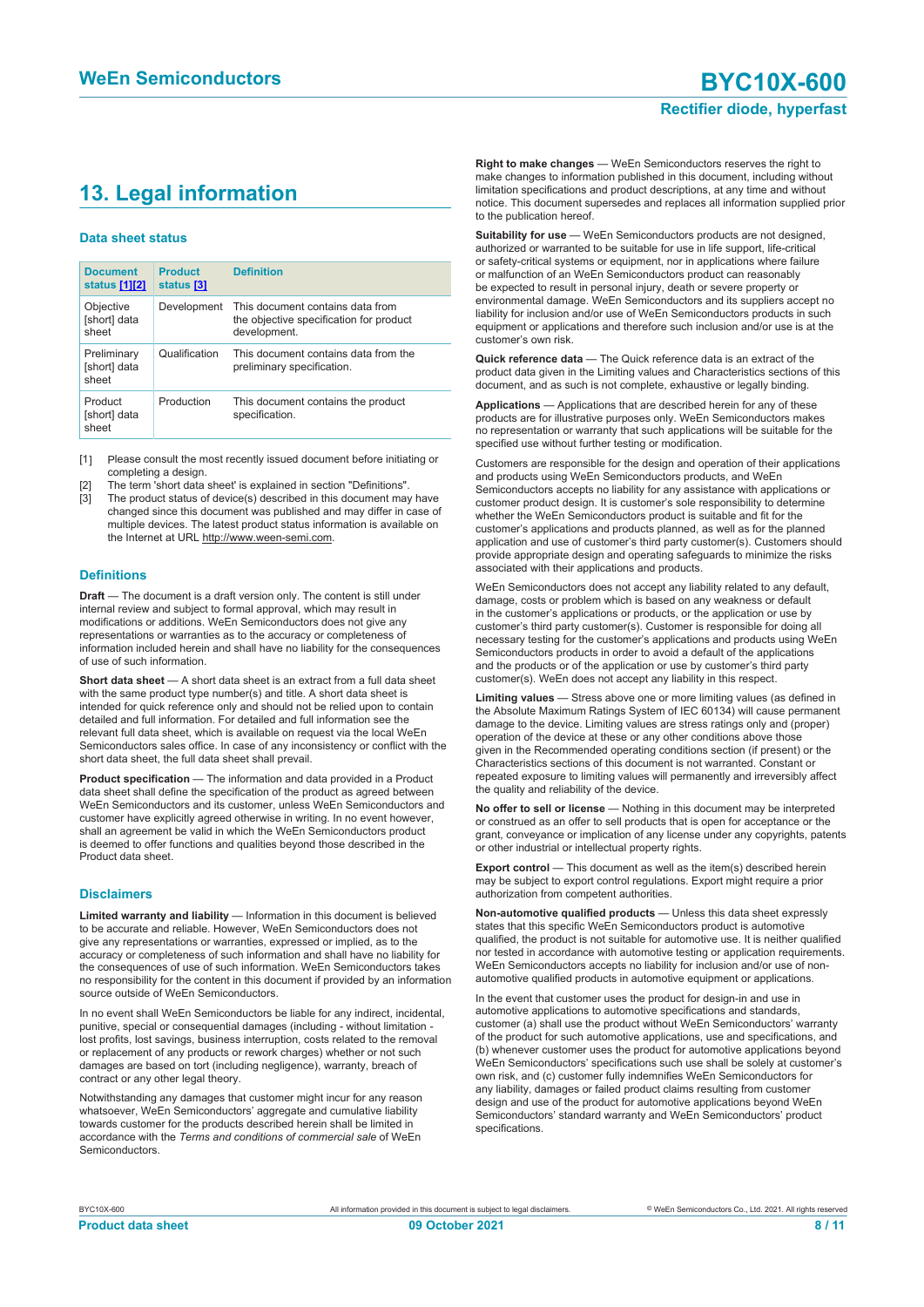**Translations** — A non-English (translated) version of a document is for reference only. The English version shall prevail in case of any discrepancy between the translated and English versions.

#### **Trademarks**

Notice: All referenced brands, product names, service names and trademarks are the property of their respective owners.